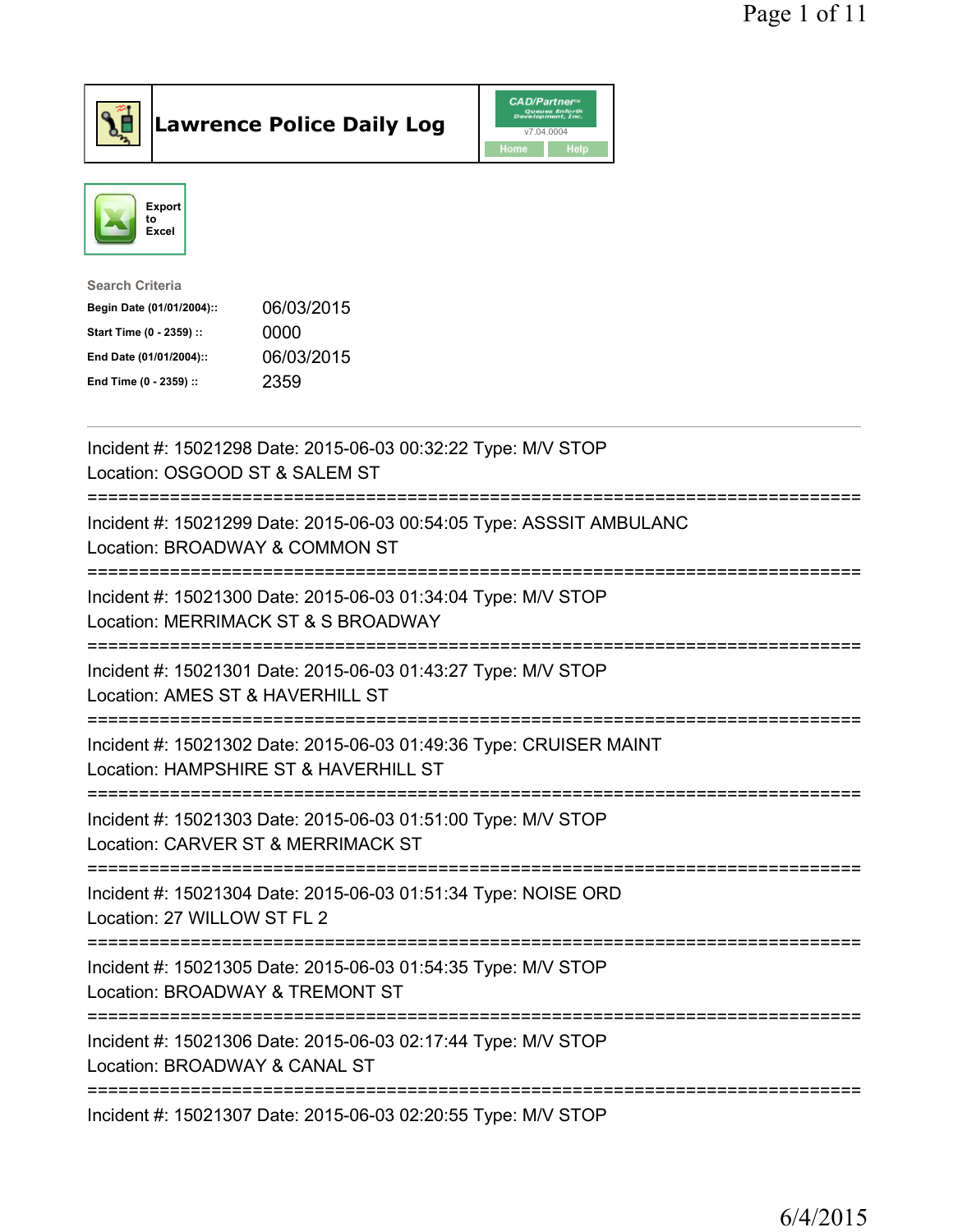Location: BROADWAY & ESSEX ST =========================================================================== Incident #: 15021308 Date: 2015-06-03 02:23:15 Type: ALARMS Location: JIMENEZ SUPER MARKET / 117 NEWBURY ST =========================================================================== Incident #: 15021309 Date: 2015-06-03 02:38:21 Type: M/V STOP Location: RIVERSIDE DR & TOWER HILL ST =========================================================================== Incident #: 15021310 Date: 2015-06-03 02:51:04 Type: M/V STOP Location: PEARL ST & TOWER HILL ST =========================================================================== Incident #: 15021311 Date: 2015-06-03 02:52:24 Type: M/V STOP Location: OHIO AV & RIVERSIDE DR =========================================================================== Incident #: 15021312 Date: 2015-06-03 03:05:39 Type: MEDIC SUPPORT Location: 74 SALEM ST #12 FL 2 =========================================================================== Incident #: 15021313 Date: 2015-06-03 03:16:53 Type: DISTURBANCE Location: 22 B CANTON ST =========================================================================== Incident #: 15021314 Date: 2015-06-03 04:38:18 Type: MAN DOWN Location: 379 HAVERHILL ST FL 1 =========================================================================== Incident #: 15021315 Date: 2015-06-03 05:12:21 Type: GENERAL SERV Location: 52 NEWBURY ST FL 1 =========================================================================== Incident #: 15021316 Date: 2015-06-03 06:37:59 Type: SUS PERS/MV Location: 56 W DALTON ST =========================================================================== Incident #: 15021317 Date: 2015-06-03 06:39:36 Type: DISTURBANCE Location: 715A HAVERHILL ST =========================================================================== Incident #: 15021318 Date: 2015-06-03 07:01:25 Type: M/V STOP Location: MERRIMACK ST & S UNION ST =========================================================================== Incident #: 15021319 Date: 2015-06-03 07:19:24 Type: M/V STOP Location: LOWELL ST & WARREN ST =========================================================================== Incident #: 15021320 Date: 2015-06-03 07:32:01 Type: M/V STOP Location: OSGOOD ST & SALEM ST =========================================================================== Incident #: 15021321 Date: 2015-06-03 07:32:56 Type: M/V STOP Location: OSGOOD ST & SALEM ST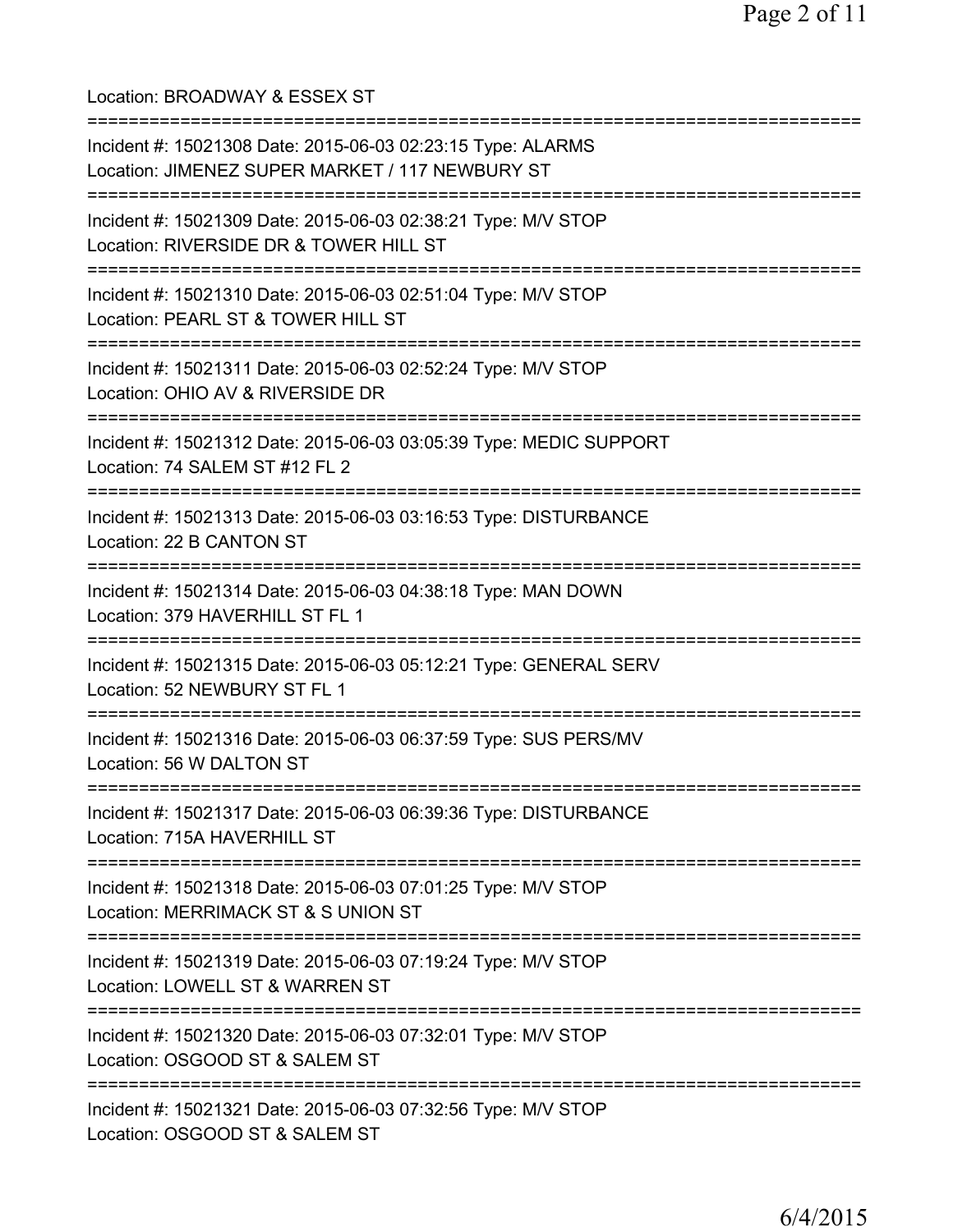| Incident #: 15021322 Date: 2015-06-03 07:36:27 Type: M/V STOP<br>Location: 79 OSGOOD ST                                                 |
|-----------------------------------------------------------------------------------------------------------------------------------------|
| Incident #: 15021324 Date: 2015-06-03 07:36:57 Type: ALARMS<br>Location: PAYLESS SHOES / 700 ESSEX ST                                   |
| Incident #: 15021323 Date: 2015-06-03 07:37:31 Type: ALARMS<br>Location: TAVERAS RESIDENCE / 80 SUNRAY ST                               |
| Incident #: 15021325 Date: 2015-06-03 07:38:56 Type: TRAINING<br>Location: MERRIMACK ST & S UNION ST                                    |
| Incident #: 15021326 Date: 2015-06-03 07:42:03 Type: M/V STOP<br>Location: 38 COOLIDGE ST                                               |
| ====================================<br>Incident #: 15021327 Date: 2015-06-03 07:43:00 Type: M/V STOP<br>Location: OSGOOD ST & SALEM ST |
| ======================<br>Incident #: 15021328 Date: 2015-06-03 07:44:38 Type: M/V STOP<br>Location: OSGOOD ST & SALEM ST               |
| Incident #: 15021329 Date: 2015-06-03 07:45:47 Type: M/V STOP<br>Location: OSGOOD ST & SALEM ST                                         |
| Incident #: 15021330 Date: 2015-06-03 07:46:56 Type: M/V STOP<br>Location: 24 SALEM ST                                                  |
| Incident #: 15021331 Date: 2015-06-03 07:55:22 Type: M/V STOP<br>Location: AMHERST ST & DAVIS ST                                        |
| Incident #: 15021332 Date: 2015-06-03 08:06:39 Type: M/V STOP<br>Location: LIBERTY AV & MT VERNON ST                                    |
| ===============================<br>Incident #: 15021333 Date: 2015-06-03 08:16:47 Type: M/V STOP<br>Location: 29 BERKELEY ST            |
| Incident #: 15021334 Date: 2015-06-03 08:38:59 Type: M/V STOP<br>Location: 93 E HAVERHILL ST                                            |
| Incident #: 15021335 Date: 2015-06-03 08:45:56 Type: MEDIC SUPPORT<br>Location: 51 MERRIMACK ST                                         |
|                                                                                                                                         |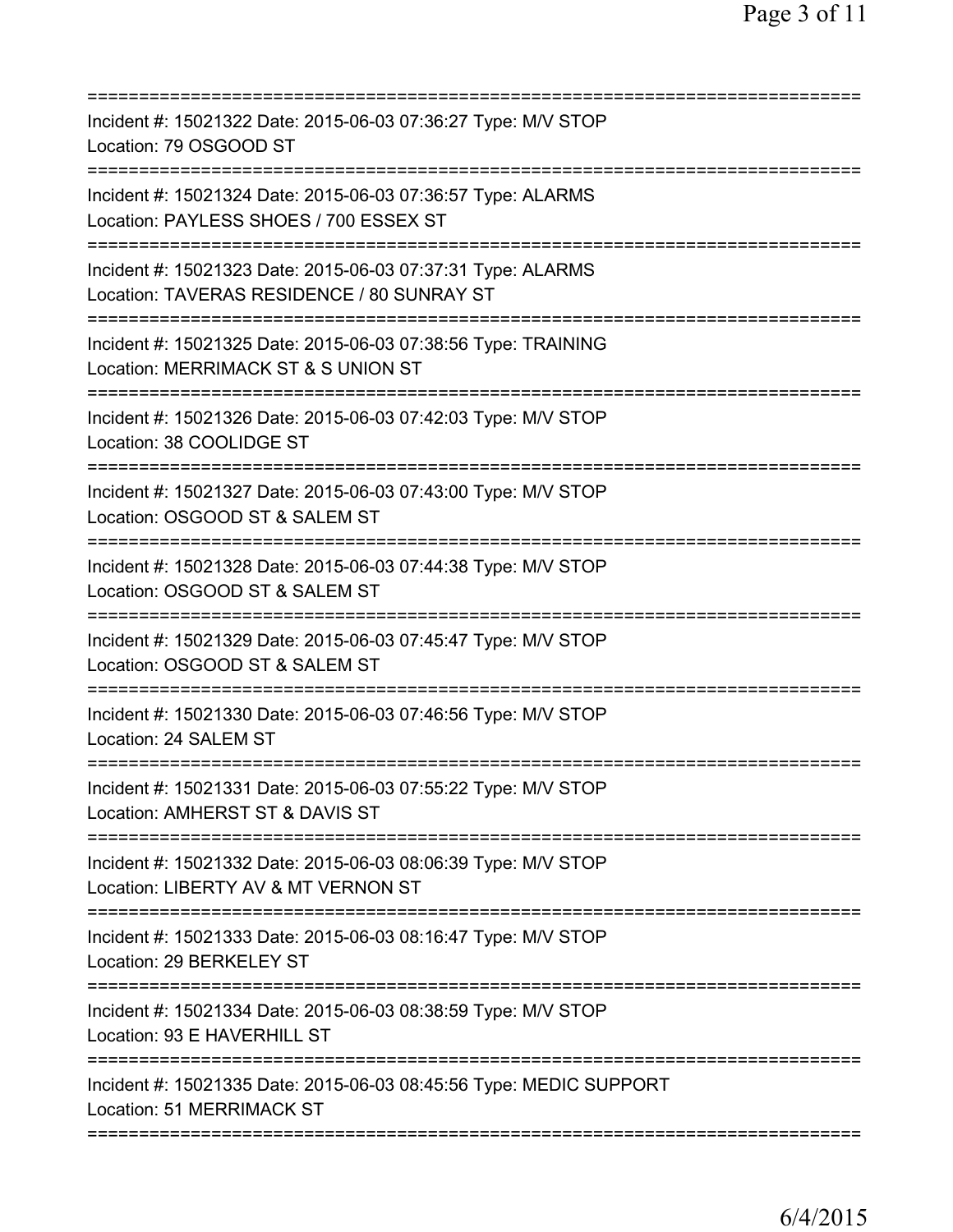| Incident #: 15021336 Date: 2015-06-03 08:58:46 Type: SUS PERS/MV<br>Location: 151 BAILEY ST                                      |
|----------------------------------------------------------------------------------------------------------------------------------|
| Incident #: 15021337 Date: 2015-06-03 09:17:38 Type: KEEP PEACE<br>Location: 50 1/2 COMMON ST #1                                 |
| Incident #: 15021338 Date: 2015-06-03 09:38:42 Type: DISTURBANCE<br>Location: 60 ALLEN ST                                        |
| Incident #: 15021339 Date: 2015-06-03 09:41:07 Type: ALARM/BURG<br>Location: 555 HAVERHILL ST                                    |
| Incident #: 15021340 Date: 2015-06-03 09:47:37 Type: VIO CITY ORD<br>Location: 48 WASHINGTON ST                                  |
| Incident #: 15021341 Date: 2015-06-03 09:51:45 Type: 209A/VIOLATION<br><b>Location: CANAL ST</b>                                 |
| ==================================<br>Incident #: 15021343 Date: 2015-06-03 09:52:18 Type: MAL DAMAGE<br>Location: 2 APPLETON ST |
| Incident #: 15021342 Date: 2015-06-03 09:53:18 Type: 209A/SERVE<br>Location: 248 SALEM ST                                        |
| Incident #: 15021344 Date: 2015-06-03 10:01:12 Type: MEDIC SUPPORT<br>Location: CVS PHARMACY / 266 BROADWAY                      |
| Incident #: 15021345 Date: 2015-06-03 10:32:55 Type: WARRANT SERVE<br>Location: 114 BAILEY ST                                    |
| Incident #: 15021346 Date: 2015-06-03 10:47:00 Type: DISORDERLY<br>Location: 128 UNION ST                                        |
| Incident #: 15021347 Date: 2015-06-03 10:50:29 Type: WARRANT SERVE<br>Location: 1 MERRIMACK VIEW CT                              |
| Incident #: 15021348 Date: 2015-06-03 10:57:20 Type: M/V STOP<br>Location: 193 CRAWFORD ST                                       |
| Incident #: 15021349 Date: 2015-06-03 11:00:31 Type: AMBULANCE ASSSI<br>Location: ADVANCED AUTO / 67 WINTHROP AV                 |
| Incident #: 15021350 Date: 2015-06-03 11:03:10 Type: LARCENY/PAST                                                                |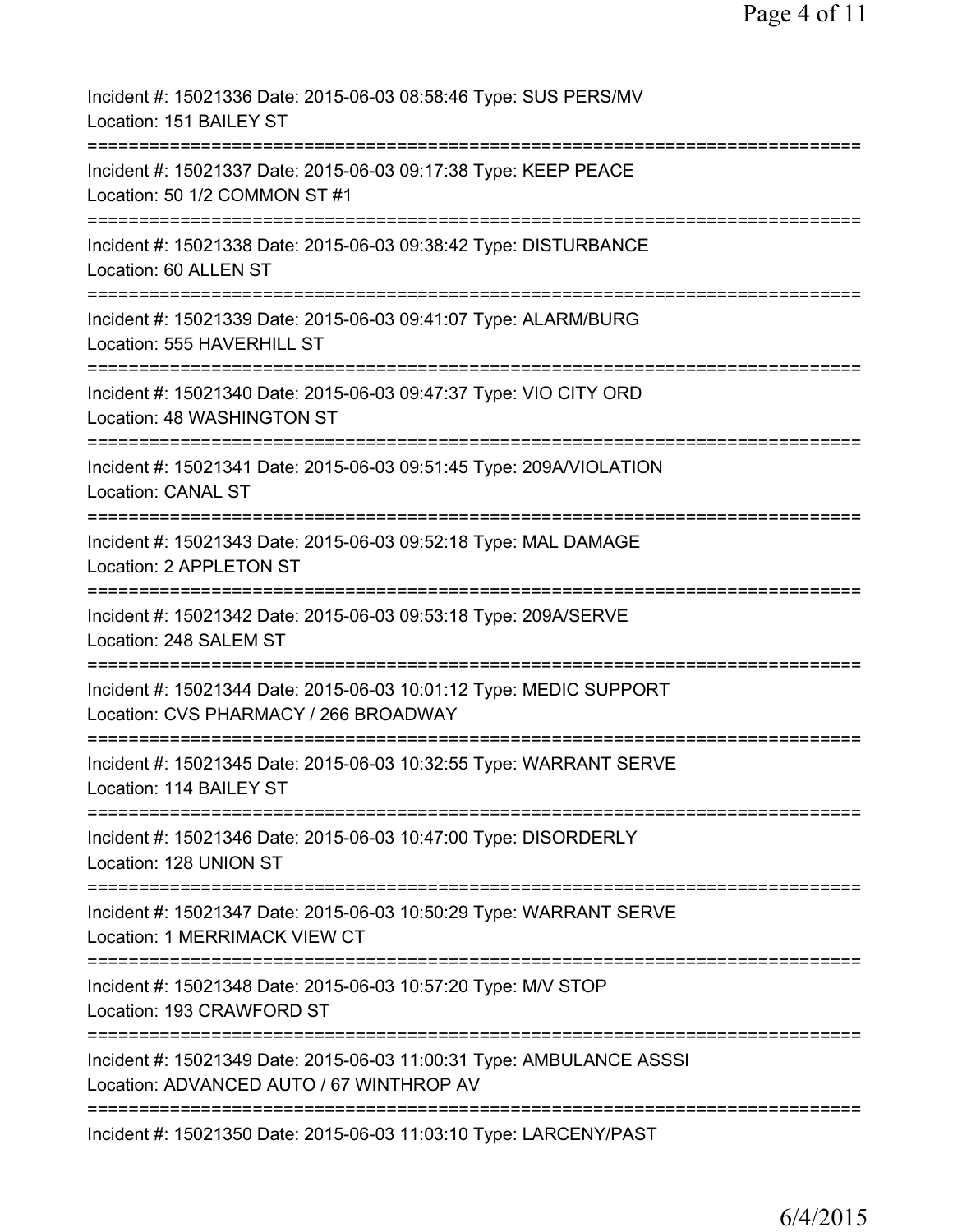Location: YMCA / 7 BALLARD WY =========================================================================== Incident #: 15021351 Date: 2015-06-03 11:06:53 Type: SUS PERS/MV Location: 233 HAVERHILL ST =========================================================================== Incident #: 15021352 Date: 2015-06-03 11:14:34 Type: M/V STOP Location: DORCHESTER ST & WINTHROP AV =========================================================================== Incident #: 15021354 Date: 2015-06-03 11:18:09 Type: SUS PERS/MV Location: 167 ABBOTT ST =========================================================================== Incident #: 15021353 Date: 2015-06-03 11:18:44 Type: LARCENY/PAST Location: 1 GENERAL ST =========================================================================== Incident #: 15021355 Date: 2015-06-03 11:20:44 Type: SUS PERS/MV Location: 26 WELLS ST =========================================================================== Incident #: 15021356 Date: 2015-06-03 11:22:28 Type: TRESPASSING Location: ST ALFIO'S VILLA / 35 COMMON ST =========================================================================== Incident #: 15021357 Date: 2015-06-03 11:24:13 Type: SPECIAL CHECK Location: 102 STEARNS AV =========================================================================== Incident #: 15021358 Date: 2015-06-03 11:25:01 Type: SPECIAL CHECK Location: 83 ARLINGTON ST =========================================================================== Incident #: 15021359 Date: 2015-06-03 11:30:56 Type: 209A/SERVE Location: 162 ABBOTT ST =========================================================================== Incident #: 15021360 Date: 2015-06-03 11:32:45 Type: SPECIAL CHECK Location: 85 MANCHESTER ST =========================================================================== Incident #: 15021362 Date: 2015-06-03 11:33:57 Type: GENERAL SERV Location: LAWRENCE ST & MAPLE ST =========================================================================== Incident #: 15021361 Date: 2015-06-03 11:34:40 Type: STOL/MV/PAS Location: 21 WATER ST =========================================================================== Incident #: 15021363 Date: 2015-06-03 11:36:32 Type: 209A/SERVE Location: 16 SALEM ST =========================================================================== Incident #: 15021364 Date: 2015-06-03 11:42:25 Type: SPECIAL CHECK Location: 99 MYRTLE ST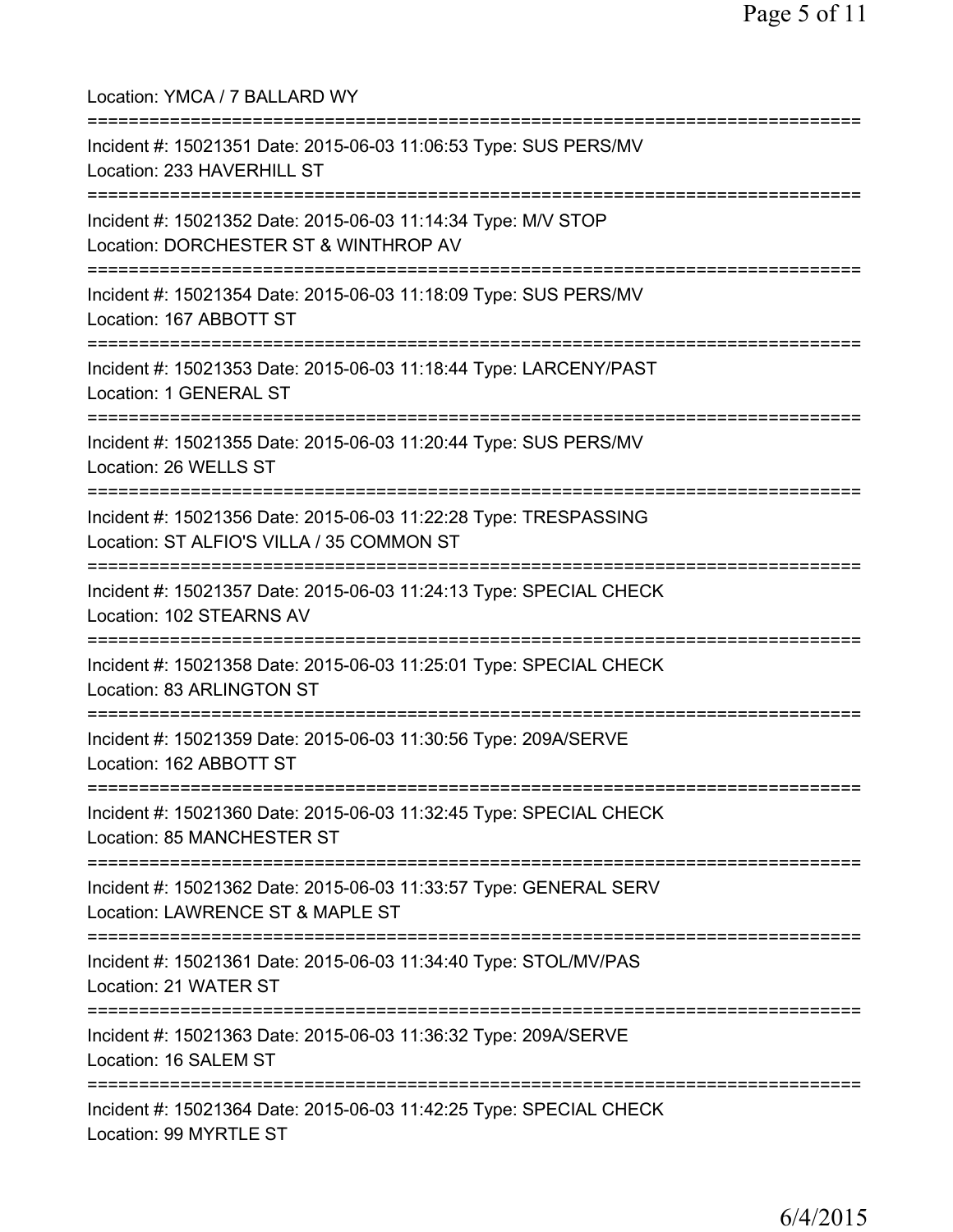| Incident #: 15021365 Date: 2015-06-03 11:58:13 Type: GENERAL SERV<br>Location: 63 MECHANIC ST<br>===================                                     |
|----------------------------------------------------------------------------------------------------------------------------------------------------------|
| Incident #: 15021366 Date: 2015-06-03 12:03:18 Type: B&E/MV/PROG<br>Location: 93 BRADFORD ST                                                             |
| Incident #: 15021368 Date: 2015-06-03 12:21:28 Type: LARCENY/PAST<br>Location: 420 COMMON ST                                                             |
| Incident #: 15021367 Date: 2015-06-03 12:22:02 Type: ANIMAL COMPL<br>Location: 61 NEWTON ST                                                              |
| Incident #: 15021369 Date: 2015-06-03 12:24:44 Type: MEDIC SUPPORT<br>Location: 31 FARLEY ST #2ND                                                        |
| ======================<br>Incident #: 15021370 Date: 2015-06-03 12:40:32 Type: FORGERY PAST<br>Location: 1 BEACON AV                                     |
| Incident #: 15021371 Date: 2015-06-03 12:55:05 Type: SUS PERS/MV<br>Location: SAM'S FOOD STORE / 389 BROADWAY                                            |
| Incident #: 15021372 Date: 2015-06-03 13:23:33 Type: E911 HANGUP<br>Location: M.K.S.INSTRUMENTS INC. / 17 BALLARD WY<br>================================ |
| Incident #: 15021373 Date: 2015-06-03 13:25:00 Type: 209A/VIOLATION<br>Location: 133 S BROADWAY                                                          |
| Incident #: 15021374 Date: 2015-06-03 13:30:16 Type: TRESPASSING<br>Location: 64 W DALTON ST                                                             |
| Incident #: 15021375 Date: 2015-06-03 13:37:14 Type: DISTURBANCE<br>Location: 30 SUMMER ST                                                               |
| Incident #: 15021377 Date: 2015-06-03 13:40:33 Type: LARCENY/PAST<br>Location: 192 GARDEN ST                                                             |
| Incident #: 15021376 Date: 2015-06-03 13:40:51 Type: ASSSIT OTHER PD<br>Location: 128 ABBOTT ST                                                          |
| Incident #: 15021378 Date: 2015-06-03 13:48:49 Type: AUTO ACC/PI<br>Location: LAWRENCE ST & MAPLE ST                                                     |
|                                                                                                                                                          |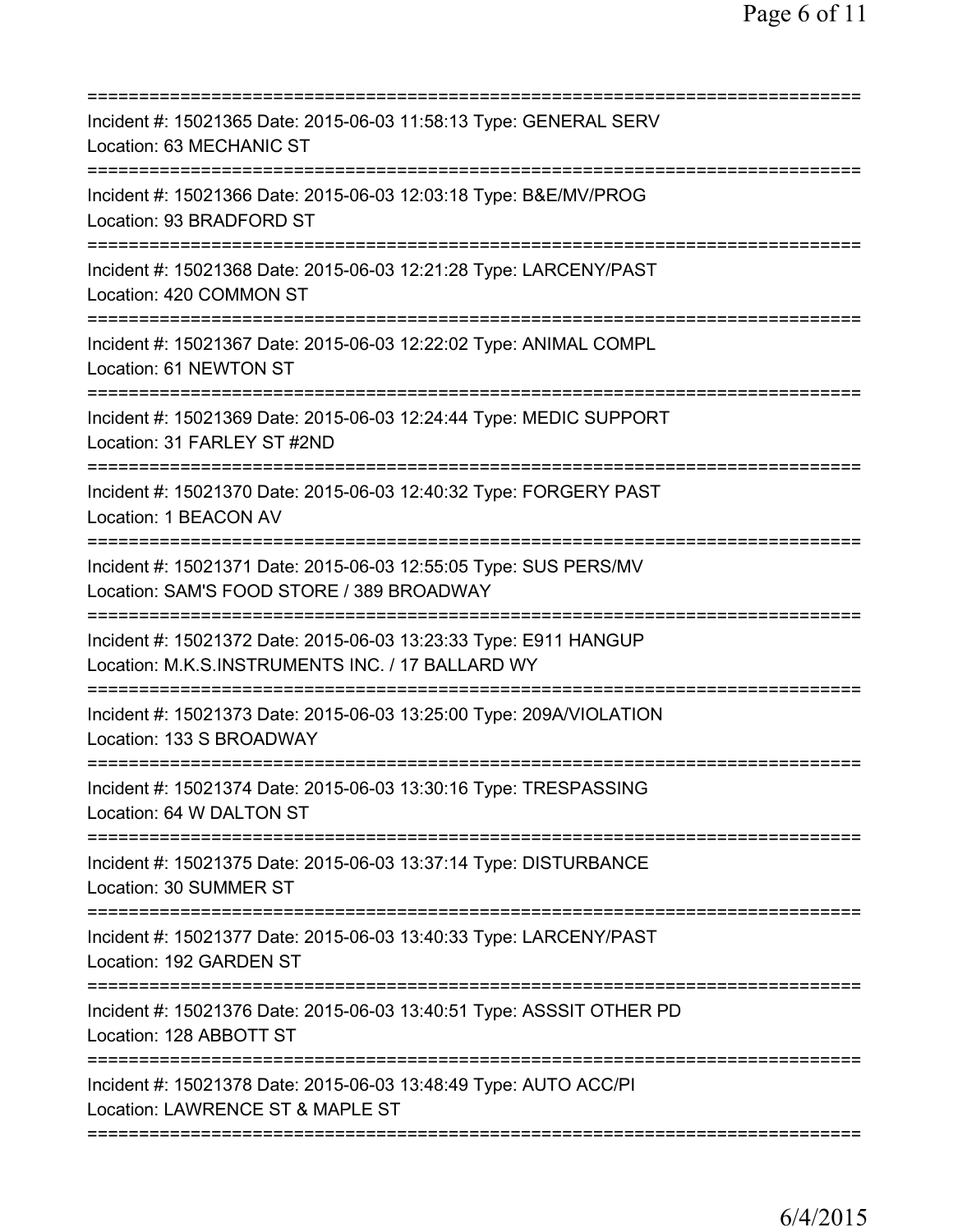| Incident #: 15021379 Date: 2015-06-03 14:01:14 Type: ASSSIT OTHER PD<br>Location: 304 HIGH ST                                              |
|--------------------------------------------------------------------------------------------------------------------------------------------|
| Incident #: 15021380 Date: 2015-06-03 14:06:57 Type: TOW OF M/V<br>Location: 237 ERVING AV                                                 |
| Incident #: 15021381 Date: 2015-06-03 14:16:52 Type: M/V STOP<br>Location: S BROADWAY & SALEM ST                                           |
| Incident #: 15021382 Date: 2015-06-03 14:21:46 Type: UNWANTEDGUEST<br>Location: 778 ESSEX ST                                               |
| Incident #: 15021383 Date: 2015-06-03 14:31:51 Type: ALARM/HOLD<br>Location: 257 ESSEX ST                                                  |
| Incident #: 15021384 Date: 2015-06-03 14:33:15 Type: ALARM/BURG<br>Location: 27 FOSTER ST                                                  |
| Incident #: 15021385 Date: 2015-06-03 14:43:40 Type: TOW OF M/V<br>Location: 32 LAWRENCE ST                                                |
| Incident #: 15021386 Date: 2015-06-03 15:18:22 Type: INVESTIGATION<br>Location: 90 LOWELL ST                                               |
| Incident #: 15021388 Date: 2015-06-03 15:19:40 Type: M/V STOP<br>Location: DORCHESTER ST & S UNION ST                                      |
| Incident #: 15021387 Date: 2015-06-03 15:19:59 Type: STOL/MV/PAS<br>Location: 34 CHELMSFORD ST                                             |
| =================<br>========================<br>Incident #: 15021389 Date: 2015-06-03 15:25:01 Type: ALARM/HOLD<br>Location: 332 BROADWAY |
| --------------------------<br>Incident #: 15021390 Date: 2015-06-03 15:30:33 Type: INVESTIGATION<br>Location: 90 LOWELL ST                 |
| Incident #: 15021391 Date: 2015-06-03 15:44:48 Type: HIT & RUN M/V<br>Location: 112 JACKSON ST                                             |
| Incident #: 15021392 Date: 2015-06-03 15:47:11 Type: M/V STOP<br>Location: 664 ESSEX ST                                                    |
| Incident #: 15021393 Date: 2015-06-03 15:55:12 Type: M/V STOP                                                                              |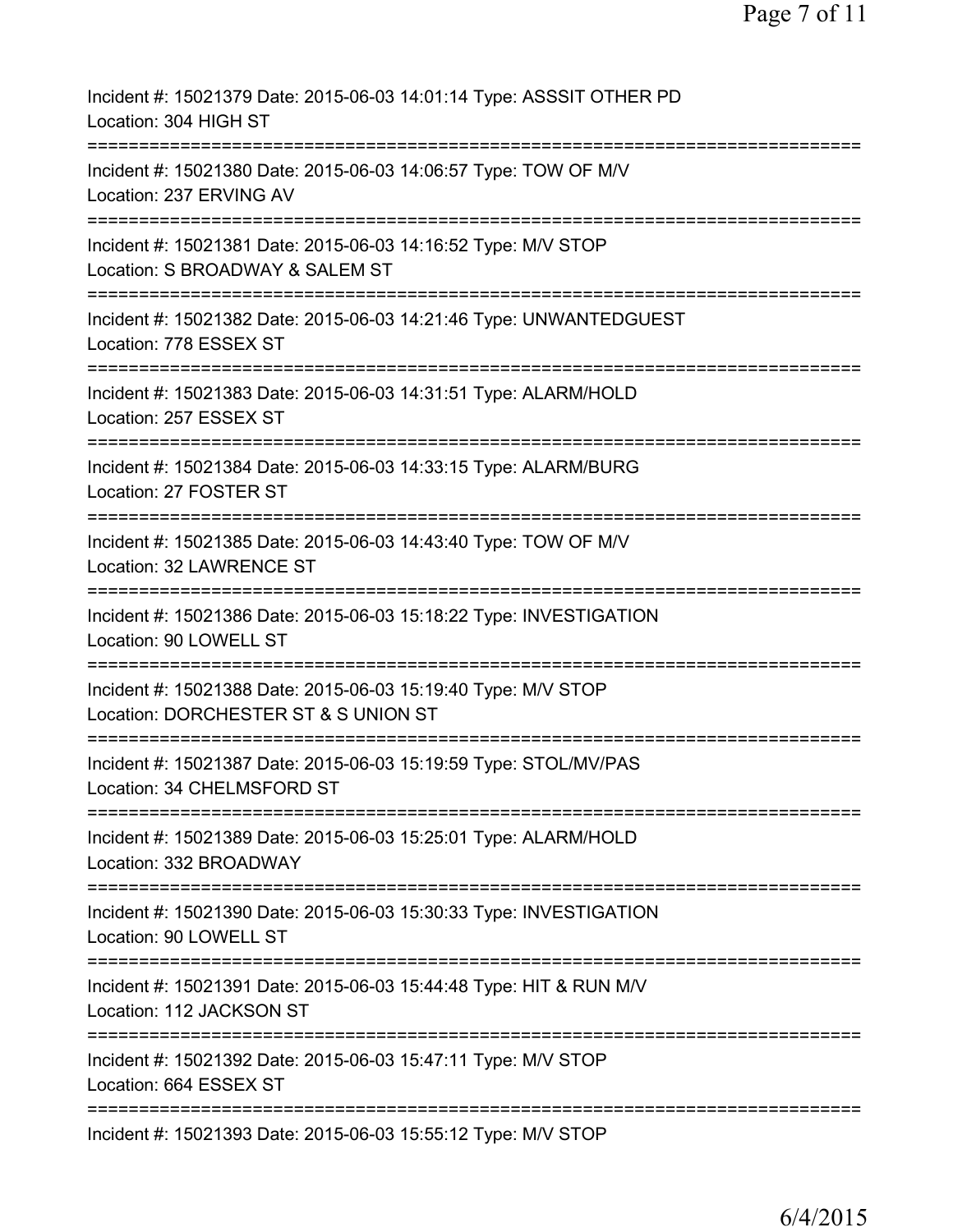Location: 14 BROADWAY =========================================================================== Incident #: 15021394 Date: 2015-06-03 15:58:16 Type: RECOV/STOL/MV Location: 166 BAILEY ST =========================================================================== Incident #: 15021395 Date: 2015-06-03 16:09:00 Type: ANIMAL COMPL Location: 178 PARK ST =========================================================================== Incident #: 15021396 Date: 2015-06-03 16:10:30 Type: HIT & RUN M/V Location: MARSTON ST =========================================================================== Incident #: 15021397 Date: 2015-06-03 16:14:01 Type: MISSING PERS Location: 80 MELVIN ST =========================================================================== Incident #: 15021398 Date: 2015-06-03 16:14:35 Type: CK WELL BEING Location: 158 WEST ST =========================================================================== Incident #: 15021399 Date: 2015-06-03 16:18:26 Type: M/V STOP Location: CARVER ST & SALEM ST =========================================================================== Incident #: 15021400 Date: 2015-06-03 16:22:44 Type: VIO CITY ORD Location: 99 SUNSET AV =========================================================================== Incident #: 15021401 Date: 2015-06-03 16:29:14 Type: MAL DAMAGE Location: 50 PORTLAND ST =========================================================================== Incident #: 15021402 Date: 2015-06-03 16:33:17 Type: WARRANT SERVE Location: 4 WEBSTER CT =========================================================================== Incident #: 15021403 Date: 2015-06-03 17:29:06 Type: SUICIDE ATTEMPT Location: 48 HOLLY ST FL 2 =========================================================================== Incident #: 15021404 Date: 2015-06-03 17:29:11 Type: AUTO ACC/NO PI Location: 330 LAWRENCE ST =========================================================================== Incident #: 15021405 Date: 2015-06-03 17:38:46 Type: CK WELL BEING Location: SEVEN ELEVEN / 370 BROADWAY =========================================================================== Incident #: 15021406 Date: 2015-06-03 17:39:28 Type: M/V STOP Location: 314 ESSEX ST =========================================================================== Incident #: 15021407 Date: 2015-06-03 17:43:15 Type: DISTURBANCE Location: 147 FERRY ST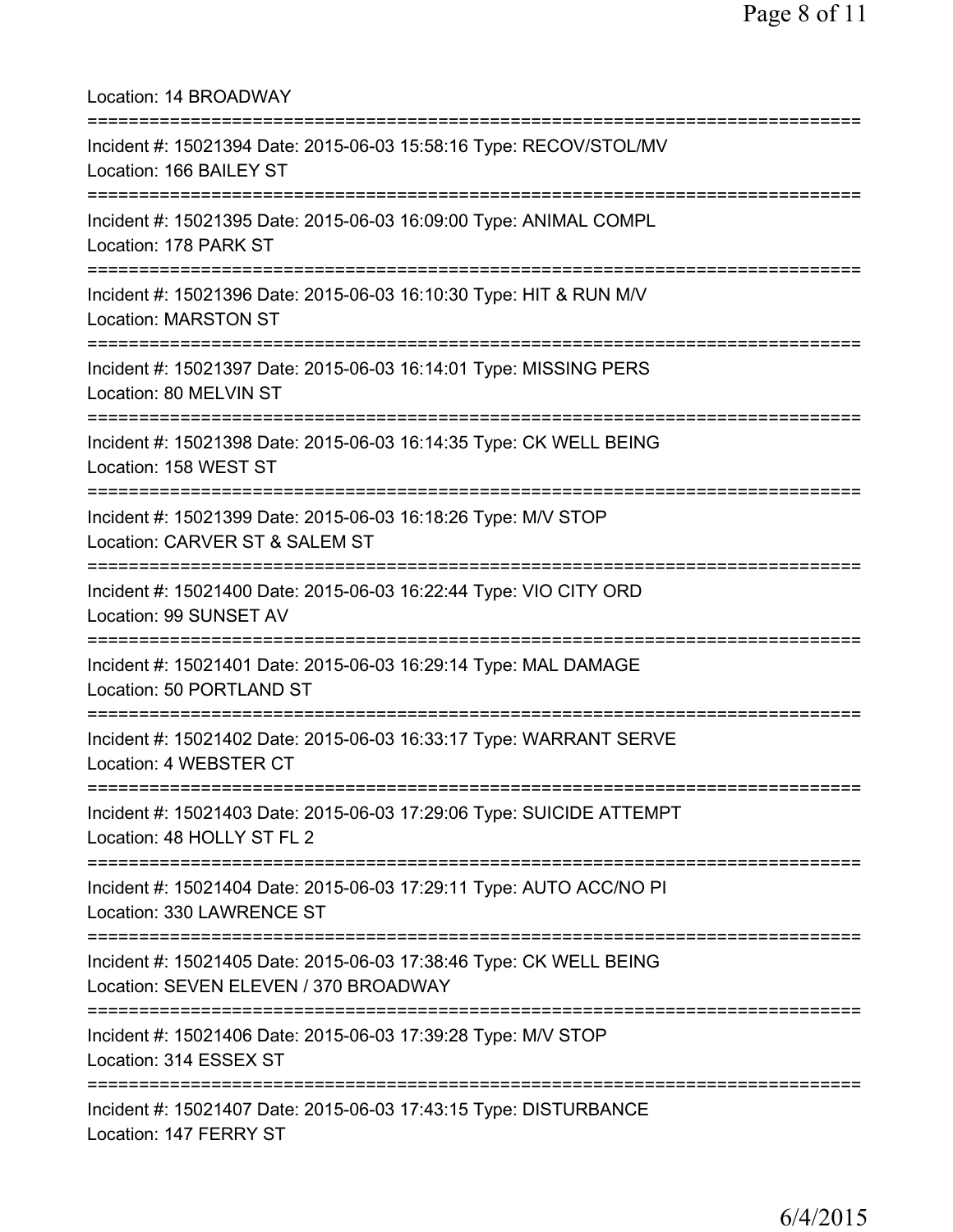| Incident #: 15021408 Date: 2015-06-03 18:06:26 Type: UNWANTEDGUEST<br>Location: 80 BAILEY ST                                           |
|----------------------------------------------------------------------------------------------------------------------------------------|
| Incident #: 15021409 Date: 2015-06-03 18:10:14 Type: AUTO ACC/NO PI<br>Location: 445 HIGH ST                                           |
| Incident #: 15021410 Date: 2015-06-03 18:14:20 Type: AUTO ACC/NO PI<br>Location: 231 BROADWAY                                          |
| Incident #: 15021411 Date: 2015-06-03 18:20:07 Type: DISTURBANCE<br>Location: 132 BAILEY ST FL 3                                       |
| Incident #: 15021412 Date: 2015-06-03 18:30:25 Type: SUS PERS/MV<br>Location: MARKET ST & S UNION ST                                   |
| ========================<br>Incident #: 15021413 Date: 2015-06-03 18:40:39 Type: FRAUD<br>Location: 221 CRAWFORD ST                    |
| Incident #: 15021414 Date: 2015-06-03 19:13:50 Type: WARRANT SERVE<br>Location: LAWRENCE ST & PARK ST                                  |
| Incident #: 15021415 Date: 2015-06-03 19:27:40 Type: DRUG VIO<br>Location: 77 S UNION ST                                               |
| Incident #: 15021416 Date: 2015-06-03 19:49:46 Type: DISTURBANCE<br>Location: 311 WATER ST #8                                          |
| Incident #: 15021417 Date: 2015-06-03 19:51:03 Type: NOISE ORD<br>Location: COMMON ST & NEWBURY ST<br>:=============================== |
| Incident #: 15021418 Date: 2015-06-03 19:52:06 Type: NOISE ORD<br>Location: HAFFNER'S GAS STATION / 69 PARKER ST                       |
| Incident #: 15021419 Date: 2015-06-03 19:55:40 Type: SUICIDE ATTEMPT<br>Location: 41 WEST ST FL 2                                      |
| Incident #: 15021420 Date: 2015-06-03 20:04:07 Type: M/V STOP<br>Location: 425 MARKET ST                                               |
| Incident #: 15021422 Date: 2015-06-03 20:09:26 Type: ALARM/BURG<br>Location: 7B BROADWAY                                               |
|                                                                                                                                        |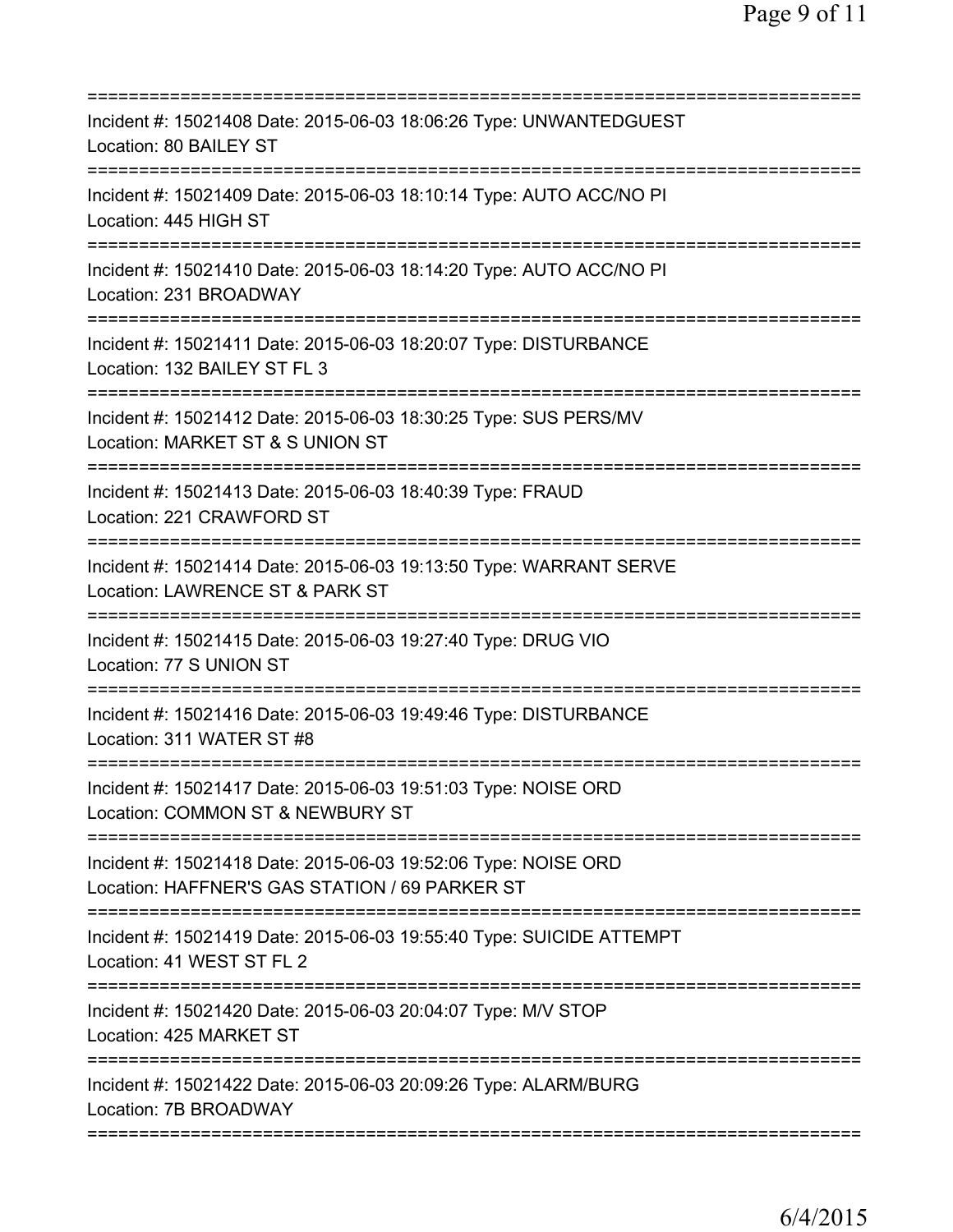| Incident #: 15021421 Date: 2015-06-03 20:10:00 Type: ALARM/BURG<br>Location: DUNKIN DONUTS / 225 ESSEX ST                              |
|----------------------------------------------------------------------------------------------------------------------------------------|
| Incident #: 15021423 Date: 2015-06-03 20:11:50 Type: ALARM/BURG<br>Location: 85 BAY STATE RD                                           |
| Incident #: 15021424 Date: 2015-06-03 20:13:37 Type: INVESTIGATION<br>Location: 53 E PLEASANT ST<br>================================== |
| Incident #: 15021425 Date: 2015-06-03 20:25:44 Type: ALARM/BURG<br>Location: SALVATION ARMY / 250 HAVERHILL ST                         |
| Incident #: 15021426 Date: 2015-06-03 20:30:15 Type: ALARM/BURG<br>Location: 201 BAILEY ST                                             |
| Incident #: 15021427 Date: 2015-06-03 20:37:17 Type: M/V STOP<br>Location: KINGSTON ST & S BROADWAY                                    |
| Incident #: 15021428 Date: 2015-06-03 20:50:46 Type: DISORDERLY<br>Location: 4 KNOX ST                                                 |
| Incident #: 15021429 Date: 2015-06-03 20:54:06 Type: AUTO ACC/NO PI<br>Location: 123 NEWTON ST<br>;==================================  |
| Incident #: 15021430 Date: 2015-06-03 21:05:29 Type: M/V STOP<br>Location: MERRIMACK ST & PARKER ST                                    |
| Incident #: 15021431 Date: 2015-06-03 21:12:45 Type: SUICIDE ATTEMPT<br>Location: 70 TENNEY ST FL 2                                    |
| Incident #: 15021432 Date: 2015-06-03 21:28:36 Type: GENERAL SERV<br>Location: 28 ORCHARD ST FL 1                                      |
| Incident #: 15021433 Date: 2015-06-03 21:31:31 Type: M/V STOP<br>Location: HAMPSHIRE ST & PARK ST<br>=============                     |
| Incident #: 15021434 Date: 2015-06-03 21:35:20 Type: M/V STOP<br>Location: PARK ST & SARATOGA ST                                       |
| Incident #: 15021435 Date: 2015-06-03 21:47:32 Type: DISTURBANCE<br>Location: NEWBURY ST & ORCHARD ST                                  |
| Incident #: 15021436 Date: 2015-06-03 21:49:37 Type: B&E/PAST                                                                          |